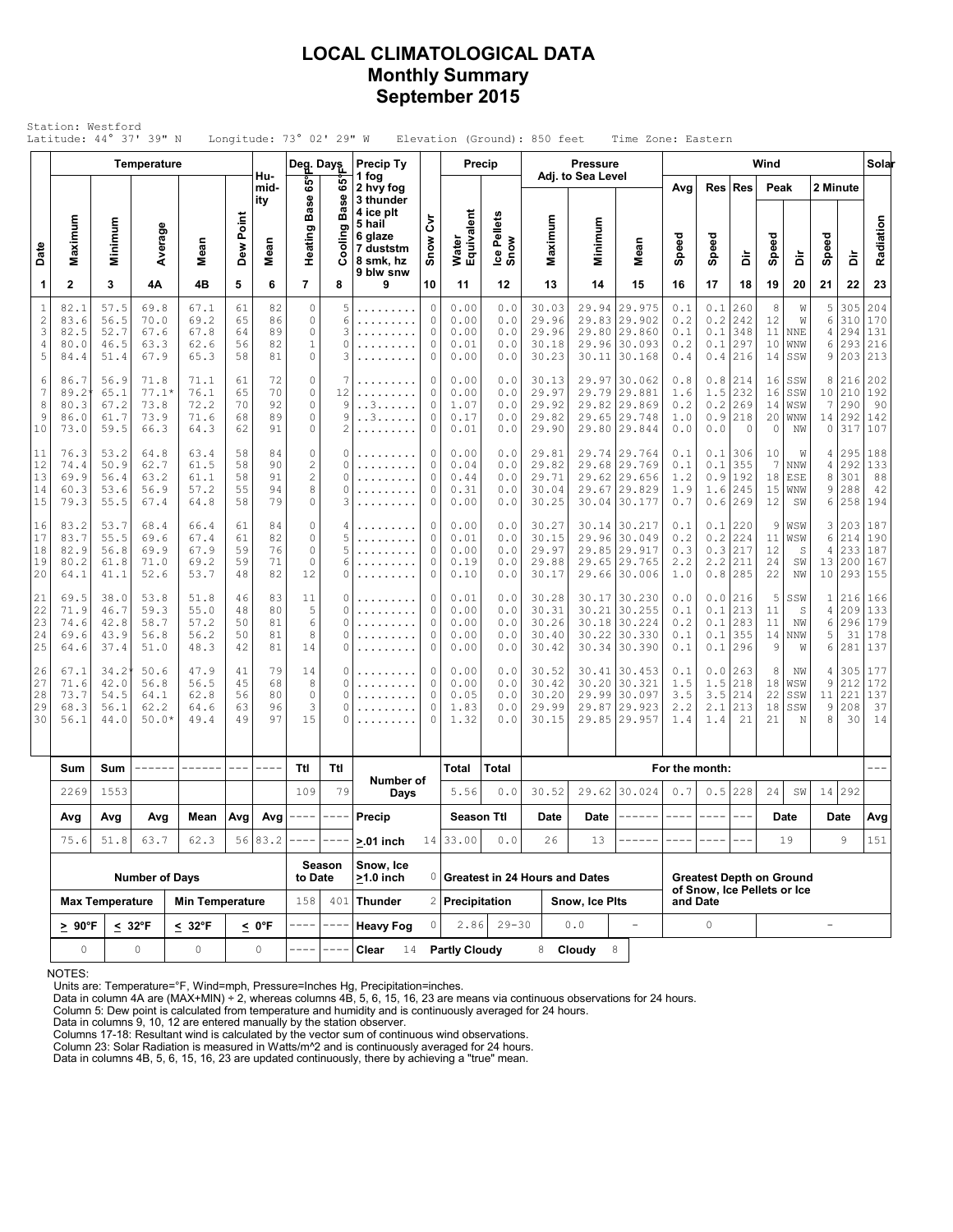# **OBSERVATIONS AT 3-HOUR INTERVALS September 2015: Westford**

|                                                                                                                                                                                                                                                                                                                                                                                                                                                                              | Wind                                                                                                                                                                                                                                                                                                                                                                                                                            |                                                                                            |                                                              |                                              |                                              |                                              |                                                                                   |                                                                       |                                                                                             |                                                              |                                                                                             |                                                              |                                              |                                               |                                                                           | Wind                                            |                                                                       |                                                                      |                                                              |                                                                                       |                                                              |                                              |                                                                             |                                                                                   | Wind                                                                                                             |                                                                                                  |                                                                                                      |
|------------------------------------------------------------------------------------------------------------------------------------------------------------------------------------------------------------------------------------------------------------------------------------------------------------------------------------------------------------------------------------------------------------------------------------------------------------------------------|---------------------------------------------------------------------------------------------------------------------------------------------------------------------------------------------------------------------------------------------------------------------------------------------------------------------------------------------------------------------------------------------------------------------------------|--------------------------------------------------------------------------------------------|--------------------------------------------------------------|----------------------------------------------|----------------------------------------------|----------------------------------------------|-----------------------------------------------------------------------------------|-----------------------------------------------------------------------|---------------------------------------------------------------------------------------------|--------------------------------------------------------------|---------------------------------------------------------------------------------------------|--------------------------------------------------------------|----------------------------------------------|-----------------------------------------------|---------------------------------------------------------------------------|-------------------------------------------------|-----------------------------------------------------------------------|----------------------------------------------------------------------|--------------------------------------------------------------|---------------------------------------------------------------------------------------|--------------------------------------------------------------|----------------------------------------------|-----------------------------------------------------------------------------|-----------------------------------------------------------------------------------|------------------------------------------------------------------------------------------------------------------|--------------------------------------------------------------------------------------------------|------------------------------------------------------------------------------------------------------|
| Hour<br>H                                                                                                                                                                                                                                                                                                                                                                                                                                                                    | Sunshine                                                                                                                                                                                                                                                                                                                                                                                                                        | Pressure                                                                                   | Rainfall<br>rate                                             | Temperature                                  | Dew Point                                    | Humidity                                     | Direction                                                                         | Speed                                                                 | Gust                                                                                        | Sunshine                                                     | Pressure                                                                                    | Rainfall<br>rate                                             | Temperature                                  | Dew Point                                     | Humidity                                                                  | Direction                                       | Speed                                                                 | Gust                                                                 | Sunshine                                                     | Pressure                                                                              | Rainfall<br>rate                                             | Temperature                                  | Dew Point                                                                   | Humidity                                                                          | Direction                                                                                                        | Speed                                                                                            | Gust                                                                                                 |
|                                                                                                                                                                                                                                                                                                                                                                                                                                                                              | 01<br>SEP                                                                                                                                                                                                                                                                                                                                                                                                                       |                                                                                            |                                                              |                                              |                                              |                                              |                                                                                   |                                                                       |                                                                                             |                                                              | SEP 02                                                                                      |                                                              |                                              |                                               |                                                                           |                                                 |                                                                       |                                                                      |                                                              | SEP 03                                                                                |                                                              |                                              |                                                                             |                                                                                   |                                                                                                                  |                                                                                                  |                                                                                                      |
| 29<br>01<br>29.94<br>0.00<br>59<br>96<br>0<br>61<br>0<br>04<br>29.97<br>0.00<br>57<br>97<br>11<br>0<br>0<br>58<br>07<br>30.00<br>98<br>11<br>0<br>28<br>0.00<br>62<br>62<br>10<br>30.02<br>448<br>0.00<br>68<br>65<br>90<br>15<br>0<br>13<br>29.99<br>691<br>0.00<br>78<br>30<br>0<br>64<br>63<br>29.96<br>20<br>0<br>16<br>0.00<br>82<br>62<br>51<br>461<br>19<br>29.94<br>23<br>0.00<br>71<br>64<br>78<br>20<br>0<br>22<br>29.97<br>57<br>92<br>20<br>0<br>0<br>0.00<br>60 |                                                                                                                                                                                                                                                                                                                                                                                                                                 |                                                                                            |                                                              |                                              |                                              |                                              | 0<br>$\mathbb O$<br>$\mathbb O$<br>$\overline{c}$<br>$\,1\,$<br>$\,1\,$<br>0<br>0 | 0<br>$\circ$<br>35<br>431<br>589<br>378<br>11<br>0                    | 29.96<br>29.95<br>29.95<br>29.94<br>29.91<br>29.86<br>29.83<br>29.84                        | 0.00<br>0.00<br>0.00<br>0.00<br>0.00<br>0.00<br>0.00<br>0.00 | 58<br>59<br>59<br>73<br>80<br>83<br>75<br>68                                                | 57<br>58<br>59<br>66<br>69<br>69<br>70<br>67                 | 96<br>97<br>98<br>78<br>70<br>64<br>84<br>96 | 120<br>20<br>20<br>22<br>28<br>27<br>31<br>02 | 0<br>0<br>0<br>3<br>1<br>$\overline{c}$<br>0<br>0                         | 0<br>0<br>0<br>9<br>6<br>6<br>0<br>0            | 0<br>0<br>14<br>69<br>257<br>524<br>25<br>0                           | 29.84<br>29.81<br>29.83<br>29.86<br>29.86<br>29.84<br>29.88<br>29.94 | 0.00<br>0.00<br>0.00<br>0.00<br>0.00<br>0.00<br>0.00<br>0.00 | 65<br>65<br>67<br>69<br>78<br>81<br>69<br>54                                          | 64<br>64<br>66<br>68<br>72<br>70<br>57<br>52                 | 97<br>98<br>98<br>98<br>82<br>68<br>67<br>94 | 02<br>02<br>02<br>29<br>32<br>24<br>34<br>06                                | 0<br>0<br>0<br>0<br>0<br>0<br>$\Omega$<br>0                                       | 0<br>$\circ$<br>$\circ$<br>$\circ$<br>$\overline{4}$<br>$\mathbf 1$<br>$\begin{smallmatrix}1\0\end{smallmatrix}$ |                                                                                                  |                                                                                                      |
|                                                                                                                                                                                                                                                                                                                                                                                                                                                                              | SEP 04                                                                                                                                                                                                                                                                                                                                                                                                                          |                                                                                            |                                                              |                                              |                                              |                                              |                                                                                   |                                                                       |                                                                                             |                                                              | SEP 05                                                                                      |                                                              |                                              |                                               |                                                                           |                                                 |                                                                       |                                                                      |                                                              | SEP 06                                                                                |                                                              |                                              |                                                                             |                                                                                   |                                                                                                                  |                                                                                                  |                                                                                                      |
| 01<br>04<br>07<br>10<br>13<br>16<br>19<br>22                                                                                                                                                                                                                                                                                                                                                                                                                                 | 0<br>0<br>25<br>506<br>700<br>468<br>14<br>0                                                                                                                                                                                                                                                                                                                                                                                    | 29.97<br>30.01<br>30.07<br>30.12<br>30.12<br>30.11<br>30.14<br>30.17                       | 0.00<br>0.00<br>0.00<br>0.00<br>0.00<br>0.00<br>0.00<br>0.00 | 53<br>49<br>48<br>67<br>76<br>79<br>70<br>59 | 52<br>48<br>47<br>59<br>61<br>67<br>62<br>56 | 97<br>98<br>74<br>59<br>66<br>76<br>90       | 96 06<br>06<br>06<br>19<br>10<br>29<br>28<br>09                                   | 0<br>0<br>0<br>0<br>0<br>0<br>0<br>0                                  | 0<br>0<br>0<br>$\circ$<br>$\sqrt{2}$<br>$\overline{7}$<br>0<br>0                            | 0<br>$\circ$<br>26<br>483<br>719<br>459<br>16<br>0           | 130.17<br>30.18<br>30.22<br>30.21<br>30.18<br>30.14<br>30.12<br>30.12                       | 0.00<br>0.00<br>0.00<br>0.00<br>0.00<br>0.00<br>0.00<br>0.00 | 53<br>52<br>53<br>69<br>80<br>82<br>71<br>60 | 52<br>51<br>52<br>62<br>64<br>59<br>63<br>58  | 95,09<br>97<br>98<br>78<br>57<br>46<br>76<br>95                           | 09<br>10<br>20<br>25<br>10<br>18<br>18          | 0<br>0<br>0<br>7<br>0<br>0<br>0<br>0                                  | 0<br>0<br>0<br>12<br>4<br>$\mathbf{1}$<br>0<br>0                     | 0<br>0<br>25<br>454<br>663<br>434<br>12<br>$\circ$           | 30.12<br>30.11<br>30.12<br>30.13<br>30.08<br>30.02<br>29.98<br>29.97                  | 0.00<br>0.00<br>0.00<br>0.00<br>0.00<br>0.00<br>0.00<br>0.00 | 57<br>61<br>62<br>73<br>83<br>86<br>76<br>70 | 56<br>57<br>56<br>60<br>64<br>61<br>64<br>62                                | 97,18<br>86<br>82<br>65<br>54<br>43<br>67<br>76                                   | 19<br>21<br>20<br>18<br>20<br>21<br>20                                                                           | 0<br>0<br>$\mathbf 1$<br>$\sqrt{4}$<br>$\mathbb O$<br>0<br>0<br>0                                | 0<br>$\begin{array}{c} 8 \\ 7 \end{array}$<br>16<br>9<br>8<br>$\circ$<br>$\mathbf 1$                 |
|                                                                                                                                                                                                                                                                                                                                                                                                                                                                              | SEP 07                                                                                                                                                                                                                                                                                                                                                                                                                          |                                                                                            |                                                              |                                              |                                              |                                              |                                                                                   |                                                                       |                                                                                             |                                                              |                                                                                             | SEP 08                                                       |                                              |                                               |                                                                           |                                                 |                                                                       |                                                                      |                                                              |                                                                                       | SEP 09                                                       |                                              |                                                                             |                                                                                   |                                                                                                                  |                                                                                                  |                                                                                                      |
| 01<br>04<br>07<br>10<br>13<br>16<br>19<br>22                                                                                                                                                                                                                                                                                                                                                                                                                                 | 0.00<br>0, 29.95<br>82, 20<br>67<br>62<br>0<br>29.93<br>0.00<br>62<br>83<br>21<br>0<br>0<br>68<br>29.93<br>21<br>$1\,$<br>25<br>0.00<br>85<br>66<br>61<br>29.93<br>21<br>0<br>425<br>0.00<br>77<br>74<br>68<br>29.88<br>638<br>22<br>6<br>0.00<br>85<br>69<br>60<br>29.82<br>3<br>22<br>403<br>0.00<br>89<br>69<br>52<br>$\,1\,$<br>11 29.79<br>0.00<br>80<br>65<br>61<br>24<br>29.83<br>77<br>65<br>67<br>21<br>4<br>0<br>0.00 |                                                                                            |                                                              |                                              |                                              | 8<br>9<br>8<br>13<br>11<br>10<br>7<br>9      | 0<br>$\circ$<br>12<br>251<br>448<br>209<br>0<br>$\circ$                           | 129.87<br>29.86<br>29.89<br>29.91<br>29.89<br>29.85<br>29.85<br>29.84 | 0.00<br>0.00<br>0.00<br>0.00<br>0.00<br>0.00<br>0.05<br>0.00                                | 72<br>68<br>69<br>74<br>78<br>80<br>71<br>69                 | 69<br>67<br>68<br>72<br>72<br>71<br>70<br>68                                                | 89,30<br>96<br>97<br>94<br>84<br>74<br>95<br>97              | 24<br>24<br>24<br>15<br>24<br>17<br>09       | 1<br>0<br>0<br>0<br>0<br>0<br>0<br>0          | 6<br>0<br>0<br>0<br>0<br>0<br>0<br>0                                      | 0<br>0<br>30<br>387<br>633<br>0<br>$\circ$<br>0 | 129.81<br>29.77<br>29.77<br>29.75<br>29.69<br>29.71<br>29.74<br>29.79 | 0.00<br>0.00<br>0.00<br>0.00<br>0.00<br>0.00<br>0.00<br>0.00         | 67<br>68<br>69<br>78<br>85<br>73<br>68<br>65                 | 67<br>68<br>67<br>70<br>71<br>66<br>67<br>64                                          | 98, 15<br>98<br>93<br>78<br>63<br>79<br>96<br>97             | 20<br>20<br>20<br>23<br>31<br>28<br>31       | 0<br>$\mathbf 1$<br>$\mathbbm{1}$<br>$\mathbf 1$<br>3<br>3<br>0<br>$\Omega$ | 0<br>$\begin{array}{c} 8 \\ 8 \\ 9 \\ 12 \end{array}$<br>19<br>$\circ$<br>$\circ$ |                                                                                                                  |                                                                                                  |                                                                                                      |
|                                                                                                                                                                                                                                                                                                                                                                                                                                                                              |                                                                                                                                                                                                                                                                                                                                                                                                                                 |                                                                                            |                                                              | SEP 10                                       |                                              |                                              |                                                                                   |                                                                       |                                                                                             |                                                              |                                                                                             |                                                              | SEP 11                                       |                                               |                                                                           |                                                 |                                                                       |                                                                      |                                                              |                                                                                       |                                                              | SEP 12                                       |                                                                             |                                                                                   |                                                                                                                  |                                                                                                  |                                                                                                      |
| 01<br>04<br>07<br>10<br>13<br>16<br>19<br>22                                                                                                                                                                                                                                                                                                                                                                                                                                 | 0<br>0<br>16<br>171<br>378<br>165<br>0<br>0                                                                                                                                                                                                                                                                                                                                                                                     | 129.81<br>29.83<br>29.85<br>29.89<br>29.88<br>29.85<br>29.83<br>29.82                      | 0.00<br>0.00<br>0.00<br>0.00<br>0.00<br>0.00<br>0.00<br>0.00 | 63<br>62<br>60<br>63<br>71<br>71<br>63<br>60 | 62<br>61<br>59<br>63<br>64<br>64<br>60<br>58 | 98<br>98<br>98<br>98<br>79<br>79<br>91<br>95 | 31<br>31<br>31<br>31<br>07<br>10<br>04<br>04                                      | 0<br>0<br>0<br>0<br>0<br>0<br>0<br>0                                  | 0<br>$\mathbb O$<br>$\mathbb O$<br>$\circ$<br>$\circ$<br>0<br>0<br>0                        | 0<br>$\circ$<br>32<br>512<br>809<br>439<br>7<br>0            | 129.80<br>29.76<br>29.76<br>29.77<br>29.75<br>29.74<br>29.74<br>29.79                       | 0.00<br>0.00<br>0.00<br>0.00<br>0.00<br>0.00<br>0.00<br>0.00 | 60<br>58<br>55<br>67<br>73<br>76<br>65<br>55 | 59<br>57<br>54<br>61<br>63<br>60<br>59<br>54  | 96,04<br>97<br>98<br>81<br>71<br>58<br>82<br>96                           | 04<br>04<br>07<br>30<br>31<br>34<br>34          | 0<br>0<br>0<br>0<br>$1\,$<br>0<br>0<br>0                              | 0<br>0<br>0<br>0<br>8<br>4<br>0<br>0                                 | 0<br>0<br>28<br>504<br>540<br>183<br>0<br>0                  | 29.79<br>29.78<br>29.81<br>29.82<br>29.79<br>29.75<br>29.73<br>29.72                  | 0.00<br>0.00<br>0.00<br>0.00<br>0.00<br>0.00<br>0.00<br>0.00 | 53<br>51<br>52<br>67<br>73<br>71<br>63<br>61 | 52<br>51<br>51<br>61<br>63<br>64<br>61<br>61                                | 97<br>98<br>98<br>82<br>72<br>79<br>91<br>97                                      | 34<br>34<br>34<br>35<br>31<br>35<br>05<br>05                                                                     | 0<br>0<br>0<br>0<br>0<br>0<br>0<br>$\Omega$                                                      | 0<br>$\circ$<br>$\circ$<br>0<br>$\circ$<br>3<br>$\circ$<br>0                                         |
|                                                                                                                                                                                                                                                                                                                                                                                                                                                                              |                                                                                                                                                                                                                                                                                                                                                                                                                                 |                                                                                            |                                                              | SEP 13                                       |                                              |                                              |                                                                                   |                                                                       |                                                                                             |                                                              |                                                                                             |                                                              | SEP 14                                       |                                               |                                                                           |                                                 |                                                                       |                                                                      |                                                              |                                                                                       |                                                              | SEP 15                                       |                                                                             |                                                                                   |                                                                                                                  |                                                                                                  |                                                                                                      |
| 01<br>04<br>07<br>10 <sub>1</sub><br>13<br>19<br>22                                                                                                                                                                                                                                                                                                                                                                                                                          | 0<br>5                                                                                                                                                                                                                                                                                                                                                                                                                          | 0, 29.67<br>29.65<br>29.65<br>269 29.64<br>362 29.64<br>16 142 29.63<br>5 29.66<br>0 29.68 | 0.00<br>0.00<br>0.00<br>0.00<br>0.00<br>0.00<br>0.00<br>0.00 | 60<br>58<br>58<br>62<br>65<br>68<br>61<br>57 | 59<br>56<br>56<br>59<br>61<br>61<br>60<br>56 | 92<br>94<br>89<br>87                         | 97,11<br>14<br>15<br>19<br>19<br>78 16<br>95 14<br>95 25                          | 0<br>0<br>$\mathbf 0$<br>0<br>3<br>$\sqrt{2}$<br>0<br>5               | 0<br>7<br>6<br>8<br>$\,$ 8 $\,$<br>18<br>$\mathbb O$<br>8                                   | 0<br>$\mathbb O$<br>$\circ$<br>149<br>0                      | 129.70<br>29.69<br>29.74<br>100 29.79<br>29.82<br>97 29.88<br>0 29.95<br>30.01              | 0.00<br>0.00<br>0.06<br>0.05<br>0.00<br>0.00<br>0.00<br>0.00 | 56<br>54<br>54<br>56<br>59<br>59<br>60<br>58 | 56<br>54<br>53<br>55<br>58<br>57<br>56<br>55  | 97, 26<br>97<br>97<br>97<br>98<br>93   27<br>87<br>90                     | 20<br>21<br>22<br>25<br>25<br>22                | 0<br>4<br>4<br>0<br>4<br>$\mathbb O$<br>1<br>4                        | 0<br>10<br>9<br>1<br>7<br>11<br>8<br>7                               | 0<br>0<br>14<br>466<br>652<br>5<br>$\circ$                   | 30.06<br>30.12<br>30.18<br>30.23<br>30.21<br>413 30.18<br>30.18<br>30.23              | 0.00<br>0.00<br>0.00<br>0.00<br>0.00<br>0.00<br>0.00<br>0.00 | 61<br>57<br>56<br>67<br>73<br>79<br>65<br>58 | 57<br>54<br>53<br>58<br>60<br>62<br>61<br>57                                | 85, 26<br>90<br>90<br>73 29<br>64 26<br>56 06<br>85 32<br>96 32                   | 25<br>21                                                                                                         | 2<br>$\overline{\mathbf{c}}$<br>$\circ$<br>$\overline{\mathbf{c}}$<br>3<br>$\mathbb O$<br>0<br>0 | 12<br>10<br>0<br>11<br>$12$<br>$\circ$<br>$\mathbb O$<br>$\mathbb O$                                 |
|                                                                                                                                                                                                                                                                                                                                                                                                                                                                              |                                                                                                                                                                                                                                                                                                                                                                                                                                 |                                                                                            |                                                              | SEP 16                                       |                                              |                                              |                                                                                   |                                                                       |                                                                                             |                                                              |                                                                                             |                                                              | SEP 17                                       |                                               |                                                                           |                                                 |                                                                       |                                                                      |                                                              |                                                                                       |                                                              | SEP 18                                       |                                                                             |                                                                                   |                                                                                                                  |                                                                                                  |                                                                                                      |
| 01<br>04<br>07<br>10<br>13<br>16<br>19<br>22                                                                                                                                                                                                                                                                                                                                                                                                                                 | 0                                                                                                                                                                                                                                                                                                                                                                                                                               | 0, 30.25<br>30.26<br>16 30.26<br>445 30.27<br>631 30.24<br>401 30.18<br>5 30.14<br>0 30.14 | 0.00<br>0.00<br>0.00<br>0.00<br>0.00<br>0.00<br>0.00<br>0.00 | 57<br>57<br>54<br>72<br>79<br>82<br>69<br>61 | 56<br>56<br>53<br>64<br>65<br>66<br>64<br>60 | 98<br>76<br>57                               | 97,32<br>97 32<br>32<br>21<br>62 20<br>17<br>86 19<br>96 19                       | 0<br>0<br>0<br>0<br>0<br>0<br>0<br>0                                  | 0<br>$\circ$<br>$\circ$<br>0<br>$\mathbf 1$<br>$\overline{c}$<br>$\mathbb O$<br>$\mathbb O$ | $\circ$<br>411<br>0                                          | 0, 30.15<br>30.10<br>$12 \mid 30.11$<br>455 30.10<br>638 30.05<br>29.98<br>29.97<br>0 29.97 | 0.00<br>0.00<br>0.00<br>0.00<br>0.00<br>0.00<br>0.00<br>0.00 | 60<br>58<br>56<br>72<br>79<br>83<br>68<br>60 | 59<br>57<br>55<br>64<br>66<br>61<br>63<br>59  | $\frac{97}{96}$ $\Big  \frac{19}{20}$<br>97<br>77<br>64<br>48<br>86<br>96 | 20<br>22<br>25<br>18<br>22<br>22                | 0<br>0<br>0<br>0<br>0<br>0<br>0<br>0                                  | 4<br>0<br>0<br>6<br>6<br>$\mathbf{1}$<br>0<br>0                      | 0<br>12<br>647                                               | 0, 29.96<br>29.94<br>29.95<br>448 29.97<br>29.91<br>396 29.87<br>$0$ 29.86<br>0 29.89 | 0.00<br>0.00<br>0.00<br>0.00<br>0.00<br>0.00<br>0.00<br>0.00 | 60<br>58<br>59<br>71<br>80<br>82<br>68<br>64 | 59<br>57<br>58<br>63<br>61<br>62<br>58<br>56                                | 95, 22<br>97 22<br>96 21<br>75 19<br>52 16<br>51 19<br>70 22<br>75 21             |                                                                                                                  | 0<br>0<br>0<br>0<br>0<br>0<br>0<br>0                                                             | 0<br>$\sqrt{2}$<br>$\overline{4}$<br>$\begin{array}{c} 9 \\ 5 \end{array}$<br>10<br>$\mathbb O$<br>5 |

# **MAXIMUM SHORT DURATION PRECIPITATION**

| <b>Time Period (minutes)</b> |      | 10   | Б<br>⊥J | 20   | 30   | 45   | 60   | 80   | 100  | 120  | 150  | 180  |
|------------------------------|------|------|---------|------|------|------|------|------|------|------|------|------|
| Precipitation                | 0.28 | 0.33 | 0.34    | 0.34 | 0.38 | 0.66 | 0.68 | 0.68 | 0.79 | 0.84 | 0.91 | 0.97 |
| <b>Ended: Date</b>           | 08   | 08   | 08      | 08   | 08   | 08   | 08   | 08   | 29   | 29   | 29   | 29   |
| <b>Ended: Time</b>           | 1842 | 1845 | 1847    | 1847 | 1910 | 1921 | 1931 | 1931 | 2037 | 2038 | 2038 | 2105 |

The precipitation amounts may occur at any time during the month. The time indicated is the ending time of the interval. Date and time are not entered for trace amounts.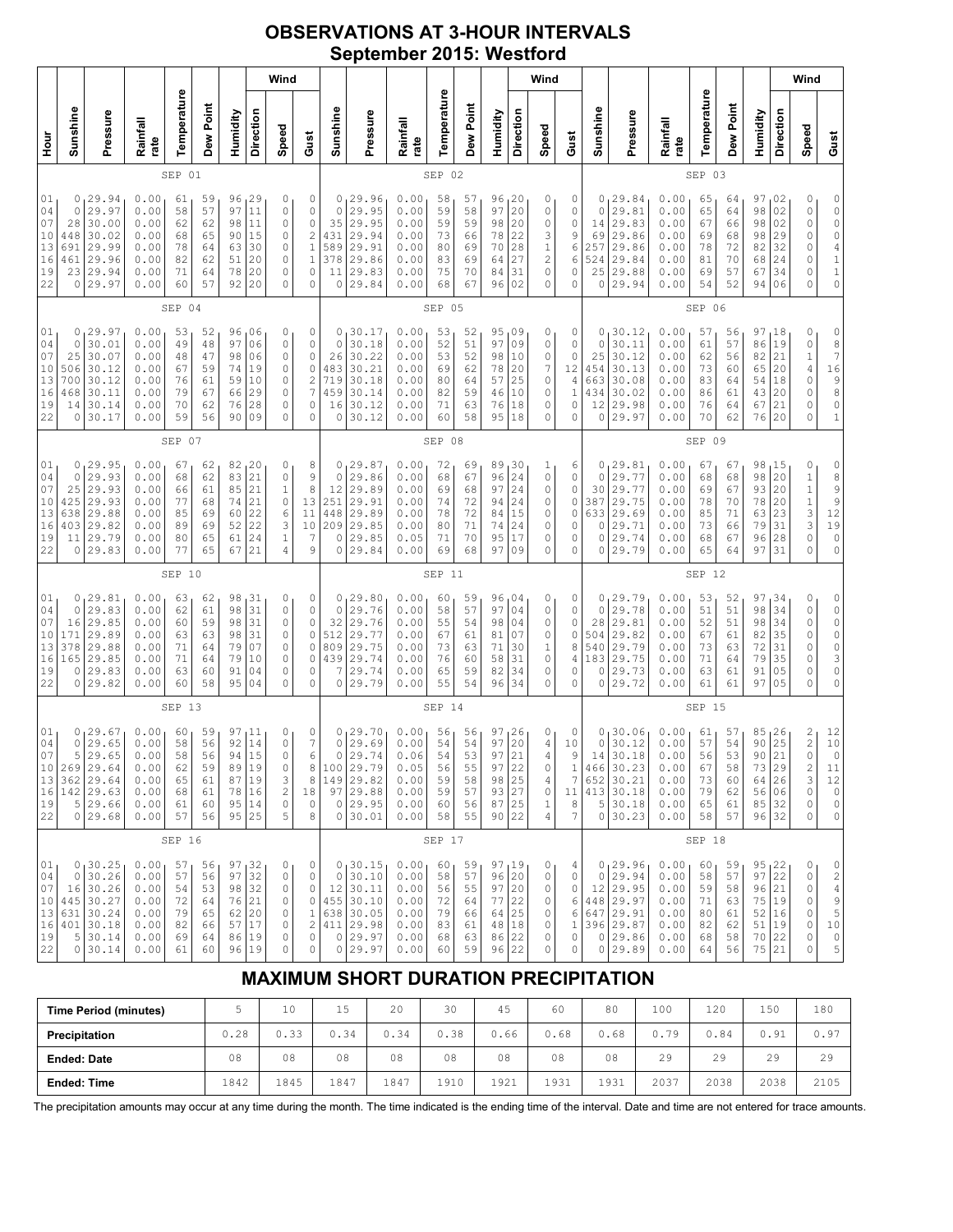# **OBSERVATIONS AT 3-HOUR INTERVALS September 2015: Westford**

|                                              | Wind                                                      |                                                                           |                                                              |                                              |                                              |                                        |                                                          |                                                                                     |                                                                                                       |                                                                         |                                                                             |                                                              |                                              |                                                  | Wind                                             |                                                |                                                                                                  |                                                                     |                                                      |                                                                                 |                                                              |                                              |                                              | Wind                                                |                                                                      |                                                                                                                |                                                                                                                      |
|----------------------------------------------|-----------------------------------------------------------|---------------------------------------------------------------------------|--------------------------------------------------------------|----------------------------------------------|----------------------------------------------|----------------------------------------|----------------------------------------------------------|-------------------------------------------------------------------------------------|-------------------------------------------------------------------------------------------------------|-------------------------------------------------------------------------|-----------------------------------------------------------------------------|--------------------------------------------------------------|----------------------------------------------|--------------------------------------------------|--------------------------------------------------|------------------------------------------------|--------------------------------------------------------------------------------------------------|---------------------------------------------------------------------|------------------------------------------------------|---------------------------------------------------------------------------------|--------------------------------------------------------------|----------------------------------------------|----------------------------------------------|-----------------------------------------------------|----------------------------------------------------------------------|----------------------------------------------------------------------------------------------------------------|----------------------------------------------------------------------------------------------------------------------|
| moH                                          | Sunshine                                                  | Pressure                                                                  | Rainfall<br>rate                                             | Temperature                                  | Dew Point                                    | Humidity                               | Direction                                                | Speed                                                                               | Gust                                                                                                  | Sunshine                                                                | Pressure                                                                    | Rainfall<br>rate                                             | Temperature                                  | Dew Point                                        | Humidity                                         | Direction                                      | Speed                                                                                            | Gust                                                                | Sunshine                                             | Pressure                                                                        | Rainfall<br>rate                                             | Temperature                                  | Dew Point                                    | Humidity                                            | Direction                                                            | Speed                                                                                                          | Gust                                                                                                                 |
|                                              | SEP 19                                                    |                                                                           |                                                              |                                              |                                              |                                        |                                                          |                                                                                     |                                                                                                       | SEP 20                                                                  |                                                                             |                                                              |                                              |                                                  |                                                  |                                                |                                                                                                  |                                                                     | SEP 21                                               |                                                                                 |                                                              |                                              |                                              |                                                     |                                                                      |                                                                                                                |                                                                                                                      |
| 01<br>04<br>07<br>10<br>13<br>16<br>19<br>22 | 0<br>12<br>417<br>663<br>497<br>0                         | 0, 29.87<br>29.84<br>29.83<br>29.83<br>29.75<br>29.70<br>29.67<br>0 29.66 | 0.00<br>0.00<br>0.00<br>0.00<br>0.00<br>0.00<br>0.00<br>0.00 | 63<br>63<br>64<br>72<br>79<br>79<br>69<br>64 | 56<br>57<br>57<br>60<br>61<br>58<br>58<br>62 | 79<br>78<br>66<br>55<br>49<br>67<br>92 | 78, 20<br>20<br>20<br>21<br>20<br>19<br>21<br>19         | 0<br>$\mathbb O$<br>$\mathbb O$<br>4<br>$\mathsf S$<br>$\sqrt{4}$<br>$1\,$<br>$1\,$ | $\begin{array}{c} 5 \\ 6 \end{array}$<br>$\boldsymbol{7}$<br>15<br>12<br>12<br>8<br>$\epsilon$        | $\mathbf 0$<br>7<br>167<br>756<br>415<br>$\circ$<br>$\mathsf{O}\xspace$ | 0, 29.69<br>29.86<br>29.96<br>30.04<br>30.08<br>30.08<br>30.10<br>30.16     | 0.19<br>0.00<br>0.00<br>0.00<br>0.00<br>0.00<br>0.00<br>0.00 | 64<br>52<br>51<br>53<br>59<br>62<br>50<br>42 | 62<br>50<br>47<br>47<br>49<br>47<br>45<br>41     | 94, 21<br>92<br>87<br>81<br>68<br>58<br>85<br>96 | 30<br>30<br>30<br>30<br>32<br>04<br>04         | 8<br>$\mathbb O$<br>0<br>$\,1$<br>$\mathbb O$<br>0<br>$\mathsf{O}\xspace$<br>$\mathsf{O}\xspace$ | 16<br>16<br>$\,1\,$<br>13<br>10<br>$\sqrt{2}$<br>$\circ$<br>$\circ$ | $\circ$<br>11<br>475<br>466<br>454<br>$\circ$        | 0130.17<br>30.17<br>30.24<br>30.27<br>30.25<br>30.24<br>30.24<br>0 30.25        | 0.00<br>0.00<br>0.00<br>0.00<br>0.00<br>0.00<br>0.00<br>0.00 | 41<br>39<br>39<br>55<br>65<br>69<br>54<br>50 | 40<br>38<br>38<br>51<br>48<br>49<br>50<br>48 | 97,04<br>97<br>97<br>86<br>54<br>49<br>87<br>95     | 04<br>04<br>04<br>12<br>20<br>21<br>21                               | $\mathbb O$<br>$\mathbb O$<br>$\mathbb O$<br>$\circ$<br>$\mathbb O$<br>$\mathbb O$<br>0<br>$\mathsf{O}\xspace$ | $\begin{matrix} 0 \\ 0 \\ 0 \end{matrix}$<br>$\begin{matrix} 0 \\ 0 \\ 0 \end{matrix}$<br>$\mathbb O$<br>$\mathbb O$ |
|                                              | SEP 22                                                    |                                                                           |                                                              |                                              |                                              |                                        |                                                          |                                                                                     |                                                                                                       | SEP 23                                                                  |                                                                             |                                                              |                                              |                                                  |                                                  |                                                |                                                                                                  |                                                                     | SEP 24                                               |                                                                                 |                                                              |                                              |                                              |                                                     |                                                                      |                                                                                                                |                                                                                                                      |
| 01<br>04<br>07<br>10<br>13<br>16<br>19<br>22 | $\Omega$<br>7<br>142<br>352<br>294<br>0<br>0              | 0, 30.25<br>30.25<br>30.29<br>30.30<br>30.28<br>30.23<br>30.22<br>30.22   | 0.00<br>0.00<br>0.00<br>0.00<br>0.00<br>0.00<br>0.00<br>0.00 | 48<br>48<br>48<br>56<br>66<br>72<br>55<br>47 | 47<br>47<br>47<br>53<br>50<br>43<br>49<br>45 | 97<br>97<br>56<br>36<br>94             | 96, 21<br>21<br>21<br>90 21<br>18<br>22<br>80 22<br>22   | 0<br>$\circ$<br>$\circ$<br>$\circ$<br>$\mathbf{1}$<br>$1\,$<br>$\circ$<br>0         | $\mathbb O$<br>$\mathbb O$<br>$\mathsf{O}\xspace$<br>$\mathbb O$<br>$\,$ 8 $\,$<br>6<br>0<br>$\Omega$ | $\Omega$<br>11<br>439<br>626<br>380<br>$\circ$<br>$\Omega$              | 0, 30.22<br>30.22<br>30.25<br>30.26<br>30.24<br>30.19<br>30.19<br>30.22     | 0.00<br>0.00<br>0.00<br>0.00<br>0.00<br>0.00<br>0.00<br>0.00 | 47<br>44<br>43<br>64<br>72<br>74<br>59<br>53 | $4\,4$<br>43<br>42<br>52<br>56<br>56<br>55<br>52 | 90<br>95<br>97<br>66<br>57<br>54<br>87<br>96     | 122<br>22<br>22<br>21<br>33<br>05<br>31<br>31  | 0<br>$\mathbb O$<br>0<br>$\circ$<br>$\mathbb O$<br>$\mathbb O$<br>0<br>$\Omega$                  | 0<br>$\circ$<br>$\circ$<br>4<br>5<br>$1\,$<br>0<br>$\Omega$         | $\Omega$<br>12<br>436<br>619<br>366<br>0<br>$\Omega$ | 0, 30.23<br>30.24<br>30.31<br>30.36<br>30.36<br>30.34<br>30.37<br>30.39         | 0.00<br>0.00<br>0.00<br>0.00<br>0.00<br>0.00<br>0.00<br>0.00 | 54<br>52<br>51<br>62<br>69<br>68<br>51<br>45 | 53<br>51<br>50<br>55<br>55<br>51<br>45<br>41 | 97<br>97<br>98<br>78<br>62<br>55<br>79<br>89        | 31 ا<br>31<br>31<br>31<br>27<br>0 <sub>0</sub><br>35<br>02           | $\mathbb O$<br>$\mathbb O$<br>$\circ$<br>$\circ$<br>$\mathbb O$<br>0<br>0<br>0                                 | 000586<br>$\mathbb O$<br>$\mathbb O$                                                                                 |
|                                              |                                                           |                                                                           |                                                              | SEP 25                                       |                                              |                                        |                                                          |                                                                                     |                                                                                                       |                                                                         |                                                                             |                                                              | SEP 26                                       |                                                  |                                                  |                                                |                                                                                                  |                                                                     |                                                      |                                                                                 |                                                              | SEP 27                                       |                                              |                                                     |                                                                      |                                                                                                                |                                                                                                                      |
| 01<br>04<br>07<br>10<br>13<br>16<br>19<br>22 | $\circ$<br>12<br>476<br>547<br>206<br>0<br>$\circ$        | 0, 30.40<br>30.38<br>30.39<br>30.42<br>30.40<br>30.35<br>30.38<br>30.41   | 0.00<br>0.00<br>0.00<br>0.00<br>0.00<br>0.00<br>0.00<br>0.00 | 43<br>42<br>38<br>55<br>63<br>60<br>51<br>40 | 40<br>40<br>36<br>44<br>48<br>48<br>43<br>39 | 96<br>68<br>58<br>66                   | 89,09<br>92 08<br>08<br>12<br>28<br>32<br>76 02<br>95 02 | 0<br>$\circ$<br>$\circ$<br>0<br>0<br>$\circ$<br>0<br>$\overline{0}$                 | 0<br>0<br>$\mathbb O$<br>$\mathbb O$<br>8<br>$1\,$<br>0<br>$\circ$                                    | $\mathbf 0$<br>9<br>441<br>621<br>376<br>$\circ$<br>$\mathbf 0$         | 0, 30.42<br>30.43<br>30.49<br>30.52<br>30.49<br>30.43<br>30.41<br>30.41     | 0.00<br>0.00<br>0.00<br>0.00<br>0.00<br>0.00<br>0.00<br>0.00 | 38<br>36<br>35<br>54<br>63<br>66<br>50<br>42 | 37<br>35<br>34<br>44<br>41<br>45<br>44<br>40     | 96<br>97<br>97<br>71<br>44<br>47<br>81<br>95     | 102<br>02<br>02<br>09<br>30<br>29<br>01<br>01  | 0<br>$\mathbb O$<br>$\mathbb O$<br>0<br>$\mathbb O$<br>$1\,$<br>$\mathsf{O}\xspace$<br>0         | 0<br>0<br>$\circ$<br>5<br>6<br>6<br>0<br>0                          | $\Omega$<br>9<br>425<br>373<br>0<br>0                | 0, 30.41<br>30.39<br>30.39<br>30.40<br>603 30.34<br>30.24<br>30.22<br>30.21     | 0.00<br>0.00<br>0.00<br>0.00<br>0.00<br>0.00<br>0.00<br>0.00 | 42<br>47<br>47<br>58<br>68<br>71<br>60<br>54 | 41<br>43<br>43<br>49<br>53<br>53<br>40<br>39 | 96, 22<br>87<br>86<br>72<br>58<br>52<br>48<br>57 19 | 21<br>20<br>21<br>22<br>22<br>21                                     | 0<br>$\circ$<br>0<br>$\mathbb O$<br>3<br>$\mathbf 1$<br>$\overline{c}$<br>$\circ$                              | $\begin{array}{c} 0 \\ 6 \\ 6 \end{array}$<br>15<br>$10$<br>$\overline{7}$<br>13<br>9                                |
|                                              |                                                           |                                                                           |                                                              | SEP 28                                       |                                              |                                        |                                                          |                                                                                     |                                                                                                       |                                                                         |                                                                             |                                                              | SEP 29                                       |                                                  |                                                  |                                                |                                                                                                  |                                                                     |                                                      |                                                                                 |                                                              | SEP 30                                       |                                              |                                                     |                                                                      |                                                                                                                |                                                                                                                      |
| 01<br>04<br>07<br>10<br>13<br>16<br>19<br>22 | $\circ$<br>11<br>432<br>663<br>63<br>$\circ$<br>$\circ$ 1 | 0, 30.19<br>30.15<br>30.15<br>30.14<br>30.10<br>30.06<br>30.01<br>30.01   | 0.00<br>0.00<br>0.00<br>0.00<br>0.00<br>0.00<br>0.00<br>0.00 | 55<br>57<br>58<br>66<br>71<br>64<br>64<br>66 | 45<br>52<br>53<br>57<br>61<br>60<br>59<br>61 | 70<br>85<br>73<br>71<br>85<br>85<br>84 | 20<br>83 21<br>20<br>20<br>21<br>21<br>20<br>22          | 3<br>$\overline{7}$<br>$\mathsf S$<br>5<br>4<br>$\overline{4}$<br>$\sqrt{2}$<br>4   | 14<br>12<br>15<br>13<br>14<br>18<br>10<br>10                                                          | $\mathbb O$<br>$\circ$<br>91<br>97<br>$\circ$<br>$\circ$                | 0, 29.98<br>29.94<br>29.95<br>125 29.95<br>29.93<br>29.88<br>29.87<br>29.90 | 0.00<br>0.00<br>0.00<br>0.00<br>0.00<br>0.00<br>0.37<br>0.47 | 63<br>65<br>64<br>67<br>68<br>68<br>66<br>58 | 61<br>63<br>63<br>65<br>66<br>67<br>65<br>57     | 95<br>93<br>97<br>96<br>92<br>96<br>97<br>97     | 18 ا<br>18<br>20<br>21<br>19<br>21<br>20<br>32 | 2<br>$\sqrt{2}$<br>4<br>$\sqrt{4}$<br>3<br>3<br>4<br>$\Omega$                                    | 9<br>12<br>10<br>13<br>10<br>12<br>14<br>0                          | $\circ$<br>$\circ$<br>12<br>$\circ$                  | 0, 29.92<br>29.91<br>29.88<br>29.90<br>37 29.88<br>28 29.95<br>30.06<br>0 30.13 | 0.08<br>0.06<br>0.04<br>0.08<br>0.07<br>0.00<br>0.00<br>0.00 | 55<br>52<br>52<br>51<br>50<br>47<br>45<br>44 | 54<br>52<br>52<br>51<br>50<br>46<br>44<br>43 | 97<br>98<br>98<br>98<br>98<br>98<br>97<br>95        | 02<br>01<br>08<br>12<br>0 <sub>0</sub><br>0 <sub>0</sub><br>02<br>01 | $\overline{\mathbf{c}}$<br>$\mathbb O$<br>$\circ$<br>$\circ$<br>$\overline{c}$<br>$\,1\,$<br>3<br>$\Omega$     | $\begin{array}{c}\n10 \\ 8 \\ 9 \\ 7\n\end{array}$<br>8<br>9<br>14<br>7                                              |
|                                              |                                                           |                                                                           |                                                              |                                              |                                              |                                        |                                                          |                                                                                     |                                                                                                       |                                                                         |                                                                             |                                                              |                                              |                                                  |                                                  |                                                |                                                                                                  |                                                                     |                                                      |                                                                                 |                                                              |                                              |                                              |                                                     |                                                                      |                                                                                                                |                                                                                                                      |

### NOTES:

Units are: Temperature=°F, Wind=mph, Pressure=Inches Hg, Precipitation=inches.<br>Wind Direction: Directions are those from which the wind is blowing, indicated in tens of degrees<br>from true north: i.e., 09 for East, 18 for So

# **WEATHER NOTES SUMMARY BY HOUR**

|    |                                              |                                                    |                                                                              | Averages                                     |                                              |                                              |                                                      | <b>Resultant</b>                             | Wind                                                                       |
|----|----------------------------------------------|----------------------------------------------------|------------------------------------------------------------------------------|----------------------------------------------|----------------------------------------------|----------------------------------------------|------------------------------------------------------|----------------------------------------------|----------------------------------------------------------------------------|
| ì. | Hour                                         | Sunshine                                           | Pressure                                                                     | Temperature                                  | Dew Point                                    | Humidity                                     | Wind Speed                                           | Direction                                    | Speed                                                                      |
|    | 01<br>04<br>07<br>10<br>13<br>16<br>19<br>22 | 0<br>0<br>15<br>360<br>540<br>318<br>4<br>$\Omega$ | 30.019<br>30.017<br>30.041<br>30.057<br>30.033<br>30.002<br>30.002<br>30.024 | 57<br>55<br>55<br>65<br>72<br>73<br>63<br>57 | 55<br>53<br>53<br>59<br>60<br>59<br>57<br>54 | 93<br>94<br>94<br>81<br>67<br>63<br>81<br>91 | 0.6<br>0.6<br>0.5<br>1.1<br>1.3<br>0.8<br>0.5<br>0.6 | 21<br>21<br>21<br>22<br>23<br>23<br>22<br>23 | 0<br>.4<br>0<br>.5<br>0<br>.5<br>1.0<br>1.1<br>0.5<br>$\cdot$ 2<br>0<br>.5 |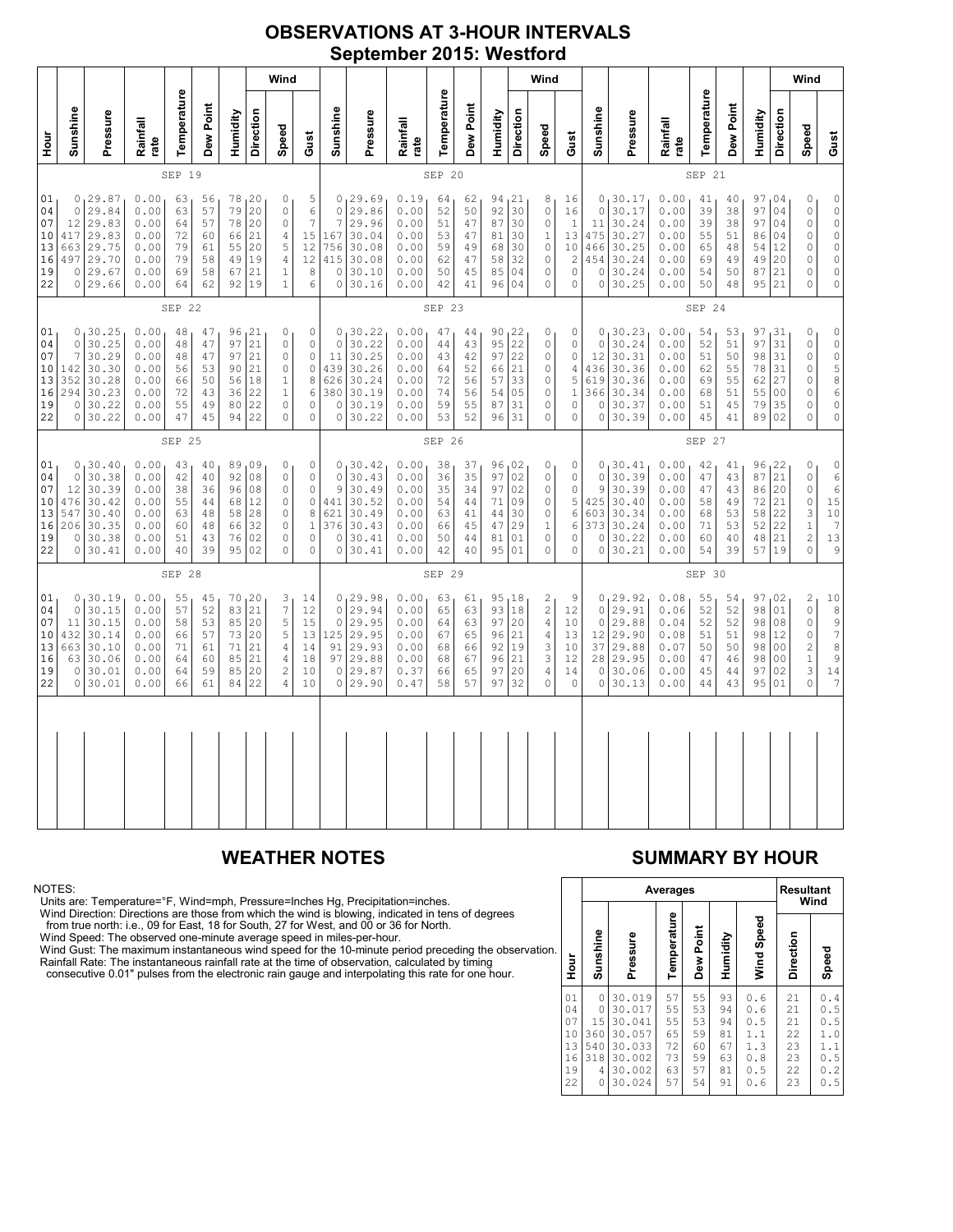## **HOURLY PRECIPITATION (Water Equivalent) September 2015: Westford**

| Date                                                    |              |                     |      |    |                                                                                                                                                        | A.M. Hour Ending at                  |      |    |    |    |    |                  | P.M. Hour Ending at |           |      |    |      |           |                  |           |    |                                      |    |                       | Date                                                      |
|---------------------------------------------------------|--------------|---------------------|------|----|--------------------------------------------------------------------------------------------------------------------------------------------------------|--------------------------------------|------|----|----|----|----|------------------|---------------------|-----------|------|----|------|-----------|------------------|-----------|----|--------------------------------------|----|-----------------------|-----------------------------------------------------------|
|                                                         | 01           | 02                  | 03   | 04 | 05                                                                                                                                                     | 06                                   | 07   | 08 | 09 | 10 | 11 | 12               | 01                  | 02        | 03   | 04 | 05   | 06        | 07               | 08        | 09 | 10                                   | 11 | 12                    |                                                           |
| $01\,$<br>$02$<br>03<br>04<br>05                        |              |                     |      |    |                                                                                                                                                        |                                      | 0.01 |    |    |    |    |                  |                     |           |      |    |      |           |                  |           |    |                                      |    |                       | 01<br>02<br>03<br>04<br>05                                |
| 06<br>$0\,7$<br>$08$<br>09<br>10                        |              | $0.26$ 0.11<br>0.01 |      |    | 0.01                                                                                                                                                   |                                      |      |    |    |    |    |                  |                     |           | 0.06 |    | 0.10 |           | $0.01$ 0.35 0.34 |           |    |                                      |    |                       | 06<br>$\begin{array}{c} 07 \\ 08 \end{array}$<br>09<br>10 |
| $11\,$<br>12<br>13<br>15                                | 14 0.02      | $0.02$ 0.06         |      |    |                                                                                                                                                        | 0.01 0.01<br>0.010.030.04            |      |    |    |    |    | 0.040.030.050.08 | 0.01                |           |      |    | 0.01 | 0.30 0.01 |                  | 0.01 0.01 |    |                                      |    | 0.010.01<br>$0.02$ 13 | 11<br>12<br>14<br>15                                      |
| $\begin{array}{c} 16 \\ 17 \end{array}$<br>$1\,8$<br>19 | 20 0.03 0.07 |                     |      |    | 0.01                                                                                                                                                   |                                      |      |    |    |    |    |                  |                     |           |      |    |      |           |                  |           |    | 0.050.010.030.1019                   |    |                       | 16<br>17<br>18<br>20                                      |
| 21<br>22<br>$\frac{23}{24}$<br>25                       |              |                     |      |    |                                                                                                                                                        | 0.01                                 |      |    |    |    |    |                  |                     |           |      |    |      |           |                  |           |    |                                      |    |                       | 21<br>22<br>23<br>24<br>25                                |
| $\frac{26}{27}$<br>28                                   | 29 0.01      |                     | 0.01 |    | $30 0.06 0.08 0.12 0.11 0.11 0.13 0.06 0.03 0.10 0.17 0.08 0.03 0.06 0.06 0.09 0.02 0.01$                                                              | $0.11 \mid 0.07 \mid 0.01 \mid 0.02$ |      |    |    |    |    |                  |                     | 0.01 0.05 |      |    | 0.01 |           |                  |           |    | $0.02$ 0.14 0.50 0.32 0.14 0.28 0.14 |    | $0.04$ 28             | 26<br>27<br> 29<br>30                                     |
|                                                         |              |                     |      |    | $\mathsf{sum}$ 0.12 0.44 0.30 0.11 0.26 0.25 0.12 0.05 0.10 0.21 0.11 0.08 0.15 0.07 0.20 0.02 0.13 0.33 0.50 0.85 0.38 0.15 0.32 0.31  $\mathsf{Sum}$ |                                      |      |    |    |    |    |                  |                     |           |      |    |      |           |                  |           |    |                                      |    |                       |                                                           |

During a frozen precipitation event, hourly precipitation totals may not be recorded. In this case, daily amounts are typically entered in the last column (hour ending at 12 A.M.)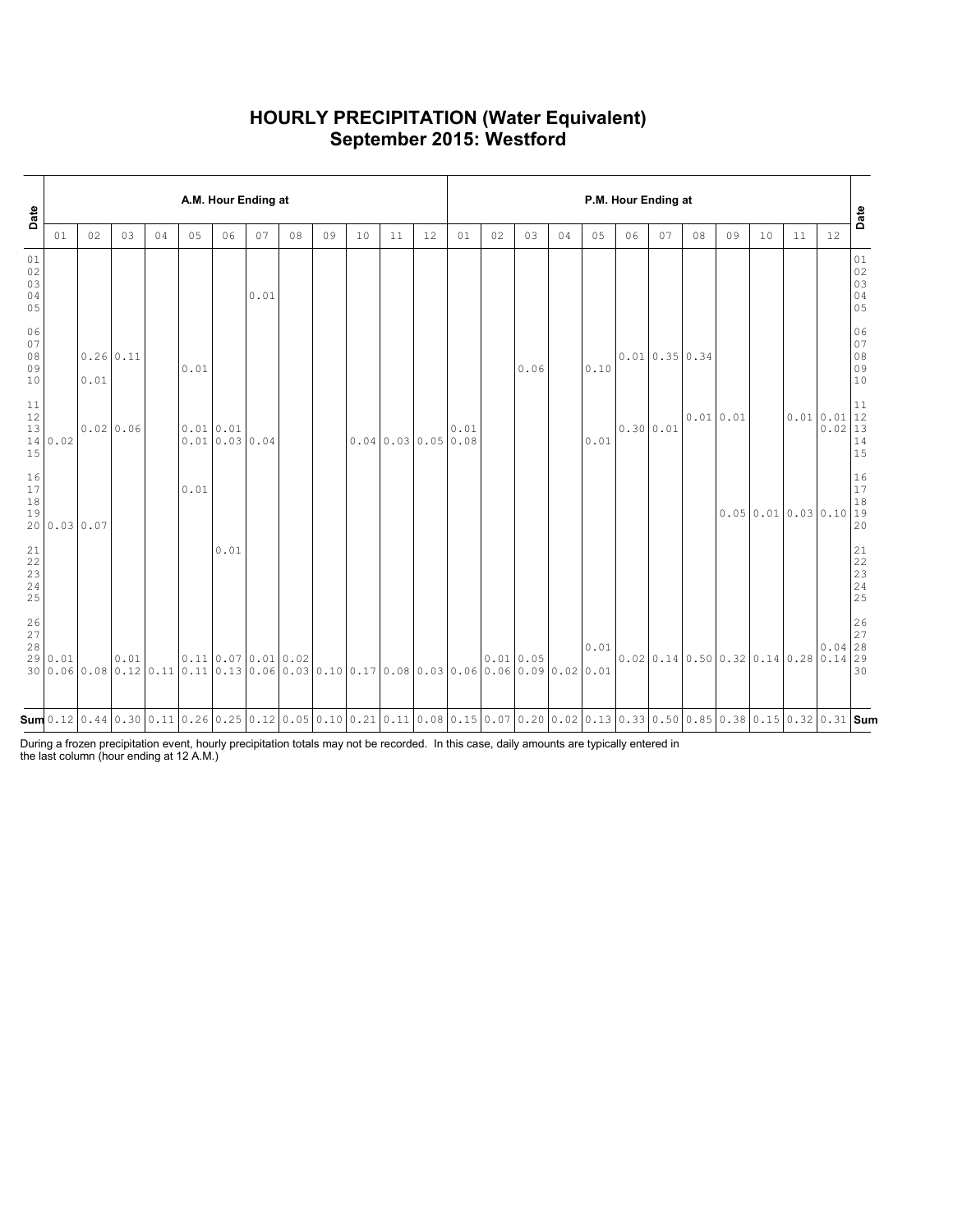## **HOUR-BY-HOUR DATA September 2015: Westford**